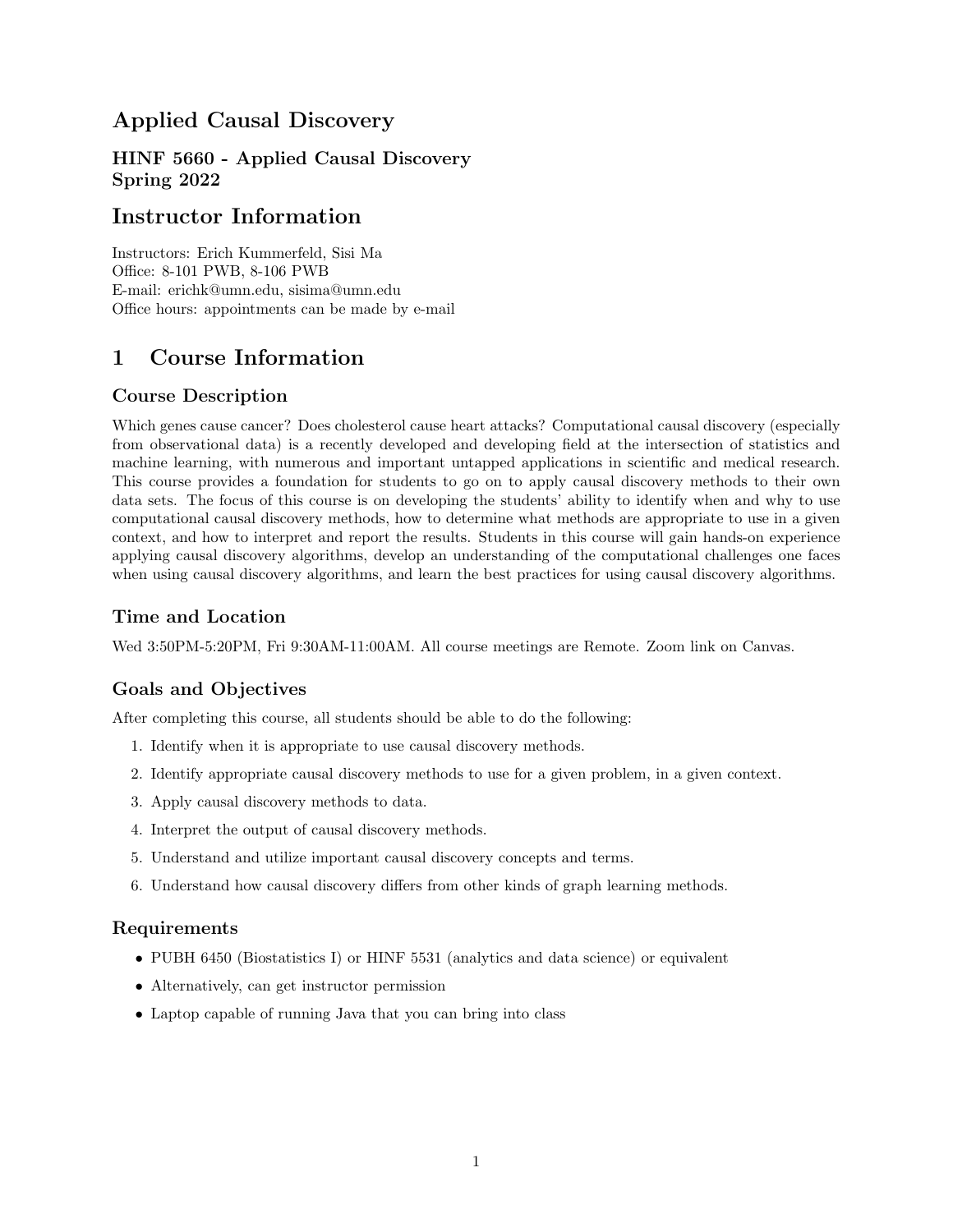## Teaching methods

In-class activities: lectures, causal model exercises, data analysis exercises, project presentations Outside-of-class activities: reading primary and secondary literature, homework assignments, class project

#### Assignments

- Homework assignments will include a mix of causal model tasks and data analysis tasks.
- For some classes, students will need to come prepared with specific software installed and working on their laptops, in order to receive full credit for that day's in-class activities.
- There will be an in-class exam covering material from the first half of the course.
- There will be a final project where students investigate a causal discovery problem of their choice. The findings will be reported to the class through in-class presentations, and written up in a final paper.

### Evaluation

In-class activities: 20 points Homework assignments: 20 points Mid-semester test: 20 points Final project presentation: 10 points Final project paper: 30 points

#### Recommended Books

These books are not required, but will be useful references for students taking this course. Spirtes, P., Glymour, C. N., and Scheines, R. (2000). Causation, prediction, and search. MIT press. Pearl, J. (2009). Causality. Cambridge university press.

## Readings

All readings are available online through the University Libraries system. Links to articles will be provided on the course Canvas site.

## 2 Schedule

The following schedule includes some flex time, since some topics may take longer than a week to cover. Depending on the rate at which the material is covered, we might spend up to two weeks covering additional causal discovery topics.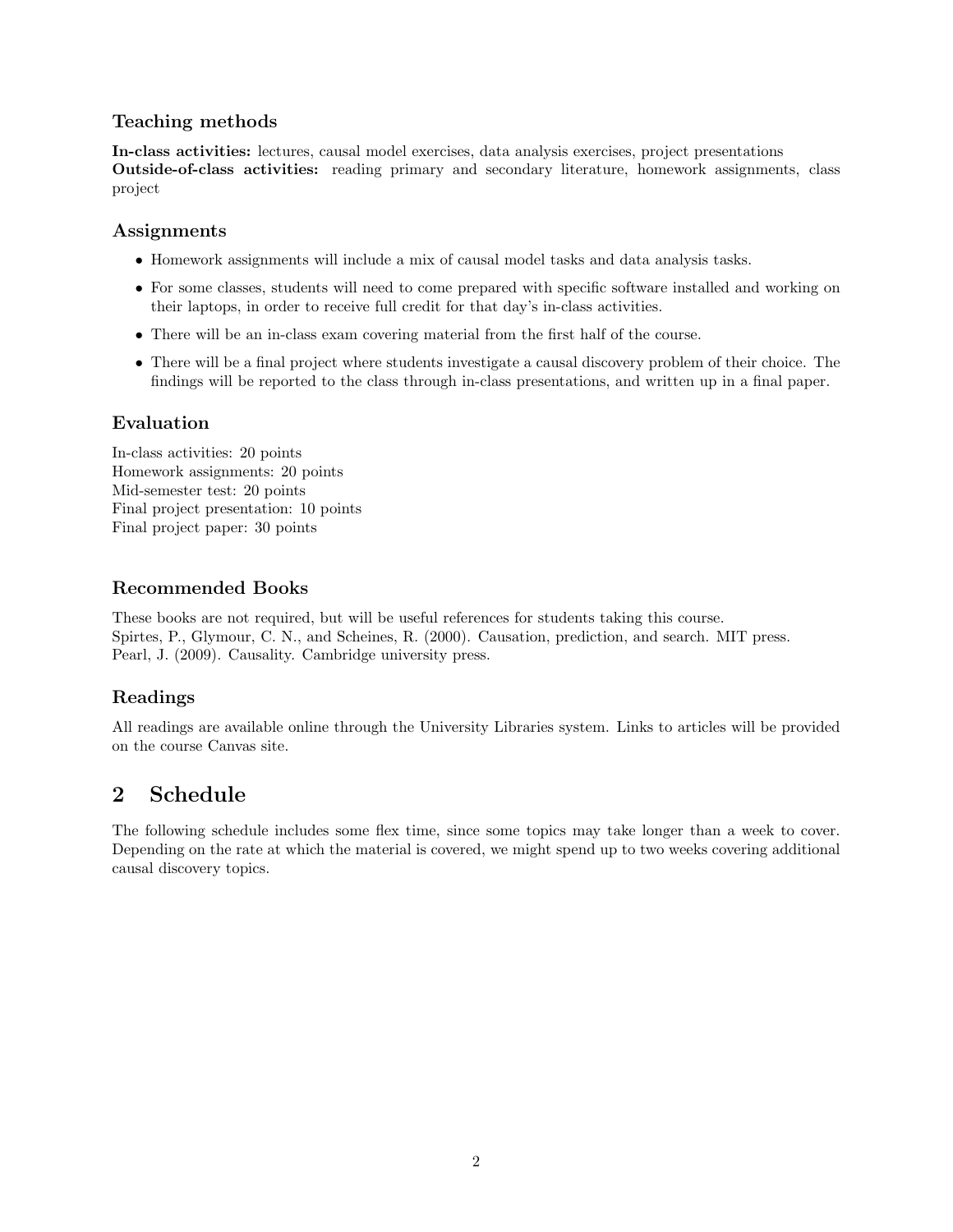#### Weekly Outline

| Date    | Summary                                                                                                                       | <b>Examples</b>                                                                                                                                    |
|---------|-------------------------------------------------------------------------------------------------------------------------------|----------------------------------------------------------------------------------------------------------------------------------------------------|
| Week 1  | What is Causal Discovery? Review syl-<br>labus. What is causation?                                                            |                                                                                                                                                    |
| Week 2  | What is Causal Discovery?<br>Software<br>demo. Methodology scheme. Review statis-<br>tical foundations.                       |                                                                                                                                                    |
| Week 3  | Interpreting Causal Graphs.<br>Describe<br>relationships among variables with causal<br>graph. Graph terminology. Tetrad GUI. | Mechanisms of diabetes, gene regulatory net-<br>work of ovarian cancer.                                                                            |
| Week 4  | Interpreting Causal Graphs. Causal ques-<br>tions. Types of graphs. Assumptions.                                              | Does smoking cause lung cancer? Can we al-<br>ways determine causal direction?                                                                     |
| Week 5  | Choosing an Algorithm. Types of data. R<br>code. Identify data for final project.                                             | What algorithms will run on gene expression<br>data? How to prepare data.                                                                          |
| Week 6  | Choosing an Algorithm. Types of algo-<br>rithm.                                                                               | What type of algorithm should we use to in-<br>vestigate schizophrenia data? What if our<br>data is missing important variables?                   |
| Week 7  | Choosing an Algorithm. Algorithm per-<br>formance. Simulation.                                                                | If an algorithm says depression causes alcohol<br>consumption, can we trust it? How can I tell if<br>an algorithm performs well on data like mine? |
| Week 8  | Choosing an Algorithm. Score/test types.<br>Parameters and settings. In-class exam.                                           | What score should we use for clinical data?<br>What test should we use for genomic data?                                                           |
| Week 9  | Running the Algorithm.<br>PC, FGES,<br>GFCI. Tetrad, R. Outline of final paper.                                               |                                                                                                                                                    |
| Week 10 | Running the Algorithm. Bootstrapping,<br>parameter selection, evaluation.                                                     | What parameter values should I use on a small<br>clinical data set? What parameter should I<br>use on an enormous national data set?               |
| Week 11 | More Uses for Causal Graphs.<br>Causal<br>strength.                                                                           | Does a drug have a large or small effect on<br>morbidity?                                                                                          |
| Week 12 | More Uses for Causal Graphs.<br>Causal<br>feature selection for predictive modeling.<br>Draft of final paper.                 | What variables will best predict suicide at-<br>tempts?                                                                                            |
| Week 13 | More Uses for Causal Graphs.<br>Post-<br>processing of graphs. Hubs, betweenness, con-<br>nectedness, etc.                    | What is the most important symptom to focus<br>on when treating a patient with alcohol use<br>disorder?                                            |
| Week 14 | Flexible. TBD based on student interest.                                                                                      |                                                                                                                                                    |
| Week 15 | Project Presentations. Final paper due<br>next week.                                                                          |                                                                                                                                                    |

## 3 Course Policies

#### Late Assignments and Requests for Extensions

Students are allowed two flex days for late homework assignments, meaning that one assignment can be two days late or two assignments can be one day late each. Once these flex days are spent, homework assignments lose 15 points for each additional day that they are late. Exceptions are made only for documented extreme circumstances that are reported in a timely manner.

The final project presentations occur during scheduled class times and cannot be extended. Final project papers also cannot be extended so that student grades can calculated and reported to the university on time.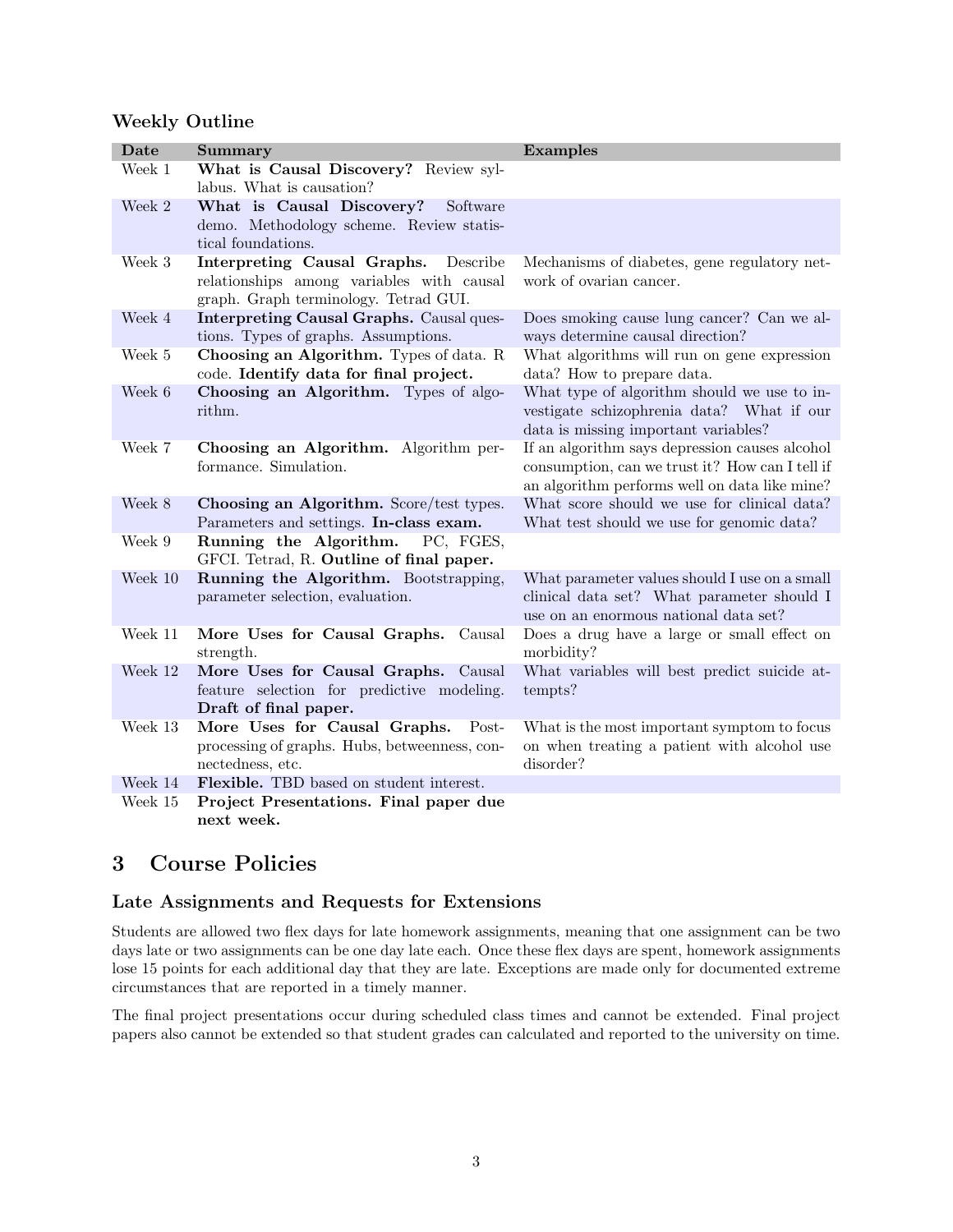## Attendance

Attendance is not strictly required, however there will be graded in-class activities. Failure to be present for these activities without prior written approval will result in a 0 on those activities.

## Student Conduct Code

The University seeks an environment that promotes academic achievement and integrity, that is protective of free inquiry, and that serves the educational mission of the University. Similarly, the University seeks a community that is free from violence, threats, and intimidation; that is respectful of the rights, opportunities, and welfare of students, faculty, staff, and guests of the University; and that does not threaten the physical or mental health or safety of members of the University community.

As a student at the University you are expected adhere to Board of Regents Policy: Student Conduct Code. To review the Student Conduct Code, please see:

http://regents.umn.edu/sites/regents.umn.edu/files/policies/Student Conduct Code.pdf

Note that the conduct code specifically addresses disruptive classroom conduct, which means "engaging in behavior that substantially or repeatedly interrupts either the instructor's ability to teach or student learning. The classroom extends to any setting where a student is engaged in work toward academic credit or satisfaction of program-based requirements or related activities."

## Use of Personal Electronic Devices in the Classroom

Using personal electronic devices in the classroom setting can hinder instruction and learning, not only for the student using the device but also for other students in the class. To this end, the University establishes the right of each faculty member to determine if and how personal electronic devices are allowed to be used in the classroom. For complete information, please reference: http://policy.umn.edu/education/studentresp.

## Scholastic Dishonesty

You are expected to do your own academic work and cite sources as necessary. Failing to do so is scholastic dishonesty. Scholastic dishonesty means plagiarizing; cheating on assignments or examinations; engaging in unauthorized collaboration on academic work; taking, acquiring, or using test materials without faculty permission; submitting false or incomplete records of academic achievement; acting alone or in cooperation with another to falsify records or to obtain dishonestly grades, honors, awards, or professional endorsement; altering, forging, or misusing a University academic record; or fabricating or falsifying data, research procedures, or data analysis. (Student Conduct Code:

http://regents.umn.edu/sites/regents.umn.edu/files/policies/Student Conduct Code.pdf) If it is determined that a student has cheated, the student may be given an "F" or an "N" for the course, and may face additional sanctions from the University. For additional information, please see: http://policy.umn.edu/education/instructorresp

The Office for Student Conduct and Academic Integrity has compiled a useful list of Frequently Asked Questions pertaining to scholastic dishonesty: http://www1.umn.edu/oscai/integrity/student/index.html. If you have additional questions, please clarify with your instructor for the course. Your instructor can respond to your specific questions regarding what would constitute scholastic dishonesty in the context of a particular class-e.g., whether collaboration on assignments is permitted, requirements and methods for citing sources, if electronic aids are permitted or prohibited during an exam.

## Makeup Work for Legitimate Absences

Students will not be penalized for absence during the semester due to unavoidable or legitimate circumstances. Such circumstances include verified illness, participation in intercollegiate athletic events, subpoenas, jury duty, military service, bereavement, and religious observances. Such circumstances do not include voting in local, state, or national elections. For complete information, please see: http://policy.umn.edu/education/makeupwork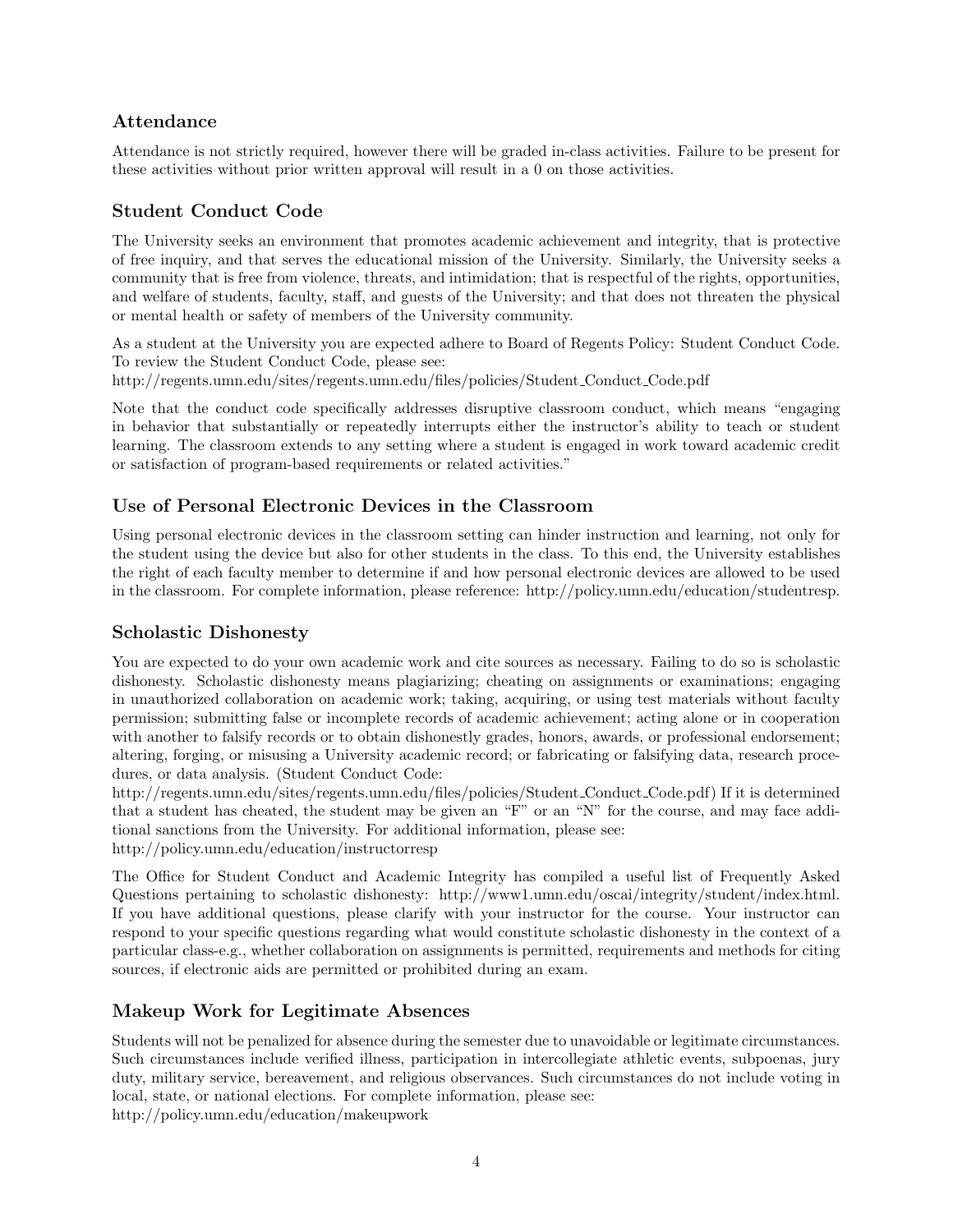## Appropriate Student Use of Class Notes and Course Materials

Taking notes is a means of recording information but more importantly of personally absorbing and integrating the educational experience. However, broadly disseminating class notes beyond the classroom community or accepting compensation for taking and distributing classroom notes undermines instructor interests in their intellectual work product while not substantially furthering instructor and student interests in effective learning. Such actions violate shared norms and standards of the academic community. For additional information, please see: http://policy.umn.edu/education/studentresp

## Grading and Transcripts

The University utilizes plus and minus grading on a 4.000 cumulative grade point scale in accordance with the following:

| A    | 4.000 | Represents achievement that is outstanding relative to the level necessary to meet course<br>requirements |
|------|-------|-----------------------------------------------------------------------------------------------------------|
|      |       |                                                                                                           |
| $A-$ | 3.667 |                                                                                                           |
| $B+$ | 3.333 |                                                                                                           |
| B    | 3.000 | Represents achievement that is significantly above the level necessary to meet course re-                 |
|      |       | quirements                                                                                                |
| B-   | 2.667 |                                                                                                           |
| $C+$ | 2.333 |                                                                                                           |
| C    | 2.000 | Represents achievement that meets the course requirements in every respect                                |
| $C-$ | 1.667 |                                                                                                           |
| $D+$ | 1.333 |                                                                                                           |
| D    | 1.000 | Represents achievement that is worthy of credit even though it fails to meet fully the course             |
|      |       | requirements                                                                                              |
| S    |       | Represents achievement that is satisfactory, which is equivalent to a C- or better.                       |

For additional information, please refer to: http://policy.umn.edu/education/gradingtranscripts.

#### Sexual Harassment

"Sexual harassment" means unwelcome sexual advances, requests for sexual favors, and/or other verbal or physical conduct of a sexual nature. Such conduct has the purpose or effect of unreasonably interfering with an individual's work or academic performance or creating an intimidating, hostile, or offensive working or academic environment in any University activity or program. Such behavior is not acceptable in the University setting. For additional information, please consult Board of Regents Policy: http://regents.umn.edu/sites/regents.umn.edu/files/policies/SexHarassment.pdf

## Equity, Diversity, Equal Opportunity, and Affirmative Action

The University provides equal access to and opportunity in its programs and facilities, without regard to race, color, creed, religion, national origin, gender, age, marital status, disability, public assistance status, veteran status, sexual orientation, gender identity, or gender expression. For more information, please consult Board of Regents Policy:

http://regents.umn.edu/sites/regents.umn.edu/files/policies/Equity Diversity EO AA.pdf

## Disability Accommodations

The University of Minnesota views disability as an important aspect of diversity, and is committed to providing equitable access to learning opportunities for all students. The Disability Resource Center (DRC) is the campus office that collaborates with students who have disabilities to provide and/or arrange reasonable accommodations.

• If you have, or think you have, a disability in any area such as, mental health, attention, learning, chronic health, sensory, or physical, please contact the DRC office on your campus (UM Twin Cities